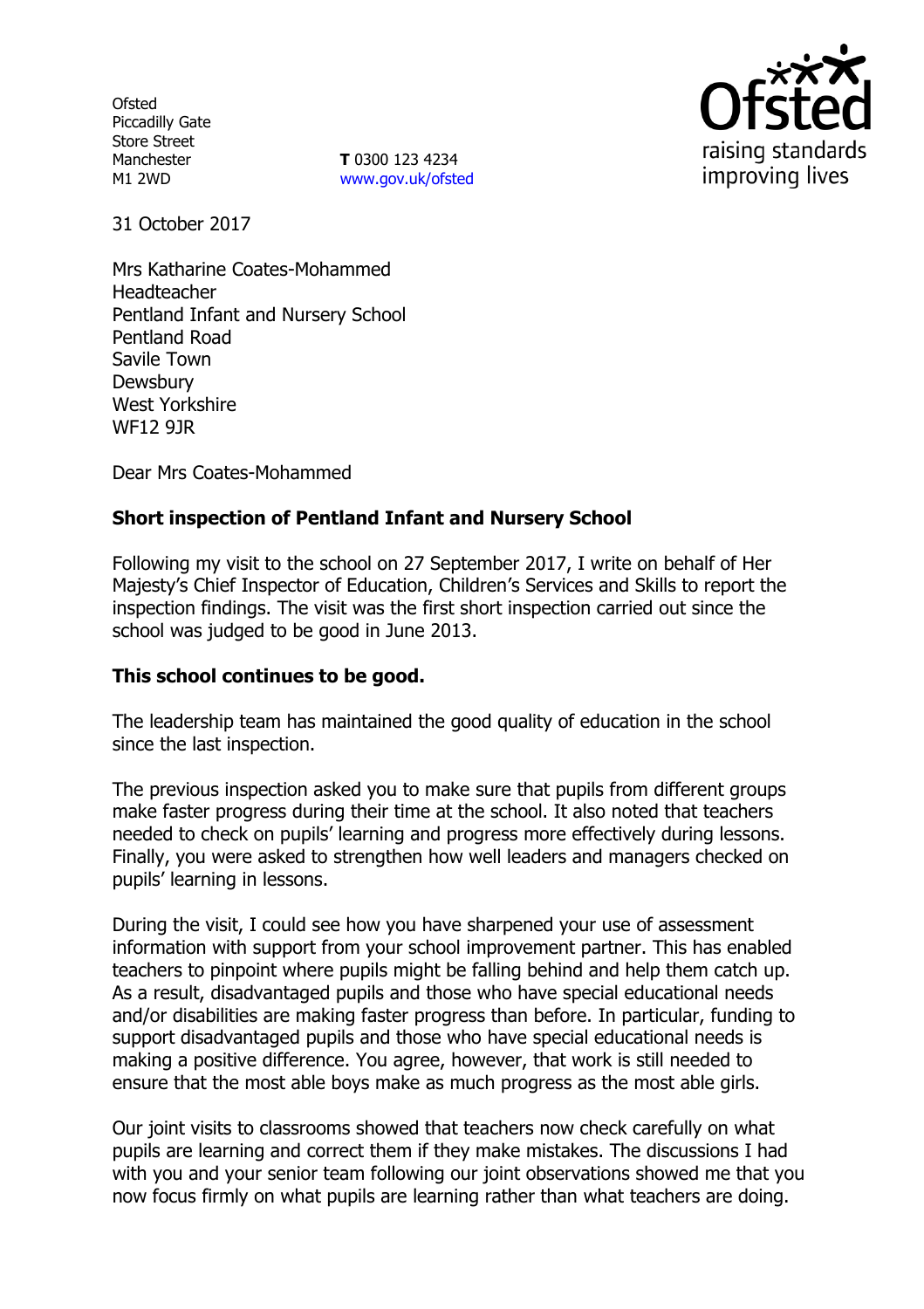

This has sharpened your understanding of what needs improving in the school. As a result, your school development plans are clear and governors have an impressive understanding of your priorities and how your work to address them will be measured.

I spoke to many parents on the day, who all spoke in glowing terms about the school. 'It's more than a school, it's a community', sums up the thoughts of many. Parents told me how much they appreciated school trips to the Yorkshire Sculpture Park so they could mix with other parents and take part in arts projects with their children. Others spoke of the support they have received from the Muslim women's group at the school. The pupils I spoke to talked about 'really caring' staff and how they felt safe and secure as they learned and played in school.

# **Safeguarding is effective.**

The leadership team has ensured that all safeguarding arrangements are fit for purpose and that records are detailed and of high quality.

The records I saw showed me that staff report any concerns promptly and that there is a strong culture of safeguarding in the school. Records show that these concerns are then followed up immediately by a senior member of staff. You showed me how you have strengthened procedures through the introduction of a computerised system which speeds up the transfer of information between staff. Any referrals that are made to the 'Prevent' duty team, as part of the school's safeguarding procedures, are thorough and resolved quickly.

Staff training is comprehensive and frequent. In addition, well-attended parent information sessions are held to raise parents' awareness of such things as child sexual exploitation and how parents can raise concerns appropriately if they need to do so.

Collaborative working with outside agencies is also a strength. Working in partnership with other schools, you have access to a directory of child protection and safeguarding professionals whom you can call upon to seek advice.

The pupils I spoke to had a good understanding of how to stay safe. They understood about road safety and talked to me about how to stay safe when using the internet.

# **Inspection findings**

 I was interested to see whether the most able children in early years were challenged well. The proportion of children who exceeded the expected standards was above average in 2017. I could see in children's work and teachers' assessments that work for children is challenging and underpins the strong progress currently being made by the most able. There is a strong emphasis on developing children's language and literacy, since many arrive in Nursery with underdeveloped language skills, particularly those who are new to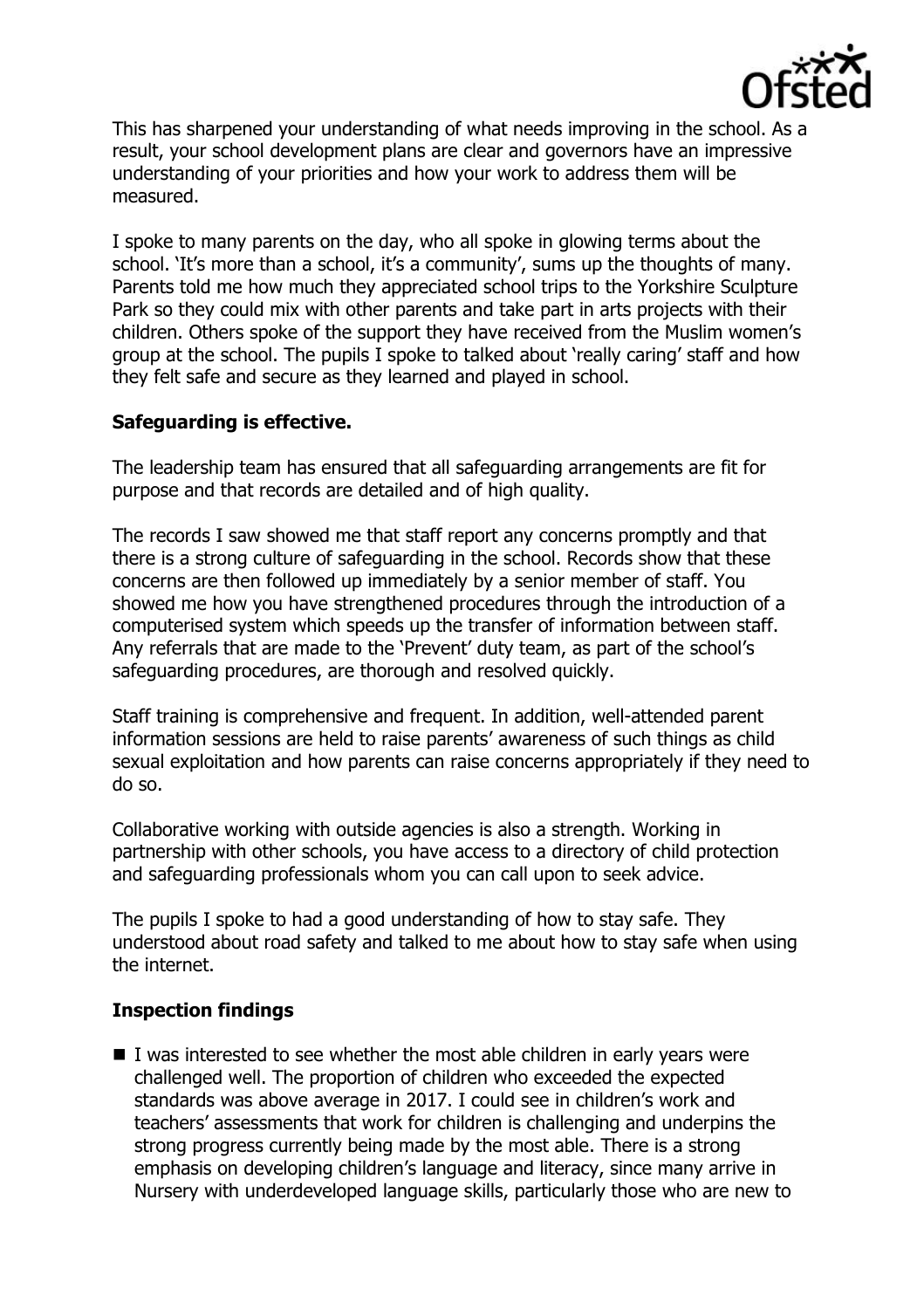

learning English. Assessment information and the evidence in their books show that children in early years make good progress in their speaking, reading and writing.

- $\blacksquare$  I looked into your teaching of phonics, given that there has been a slight decline in the proportions of pupils meeting the required standard over the past three years. The teaching of phonics has improved and in 2017, the proportion of pupils who met the required standard was average. Most of the teaching I saw has pace and challenge. When listening to pupils reading, I could see pupils using the techniques they had been taught to read unfamiliar words. You agree that there is scope for the most able pupils to make faster progress however.
- $\blacksquare$  I was curious to find out why the number of pupils who have special educational needs and/or disabilities rises rapidly as pupils progress from Reception to Year 1 and to Year 2. I found that you have well-developed assessment and screening methods to identify different types of special educational needs and disabilities. Good-quality support is given to children in early years and children who are new to learning English. Parents of pupils who have special educational needs are very well supported and informed of their child's progress. However, further work is needed to ensure that the special educational needs information report on the school's website meets statutory requirements.
- Teachers' assessments in 2017 showed that fewer boys than girls reached greater depth in reading, writing and mathematics at the end of key stage 1. Over time, assessments show that girls generally outperform boys. For pupils currently in the school, we saw through our scrutiny of work and observations of pupils at work that some higher ability boys are capable of more and would benefit from more challenge.

# **Next steps for the school**

Leaders and those responsible for governance should ensure that:

- $\blacksquare$  the most able pupils, particularly boys, are challenged to achieve their very best
- the school's special educational needs information report published on its website meets statutory requirements.

I am copying this letter to the chair of the governing body, the regional schools commissioner and the director of children's services for Kirklees. This letter will be published on the Ofsted website.

Yours sincerely

Robert Jones **Ofsted Inspector**